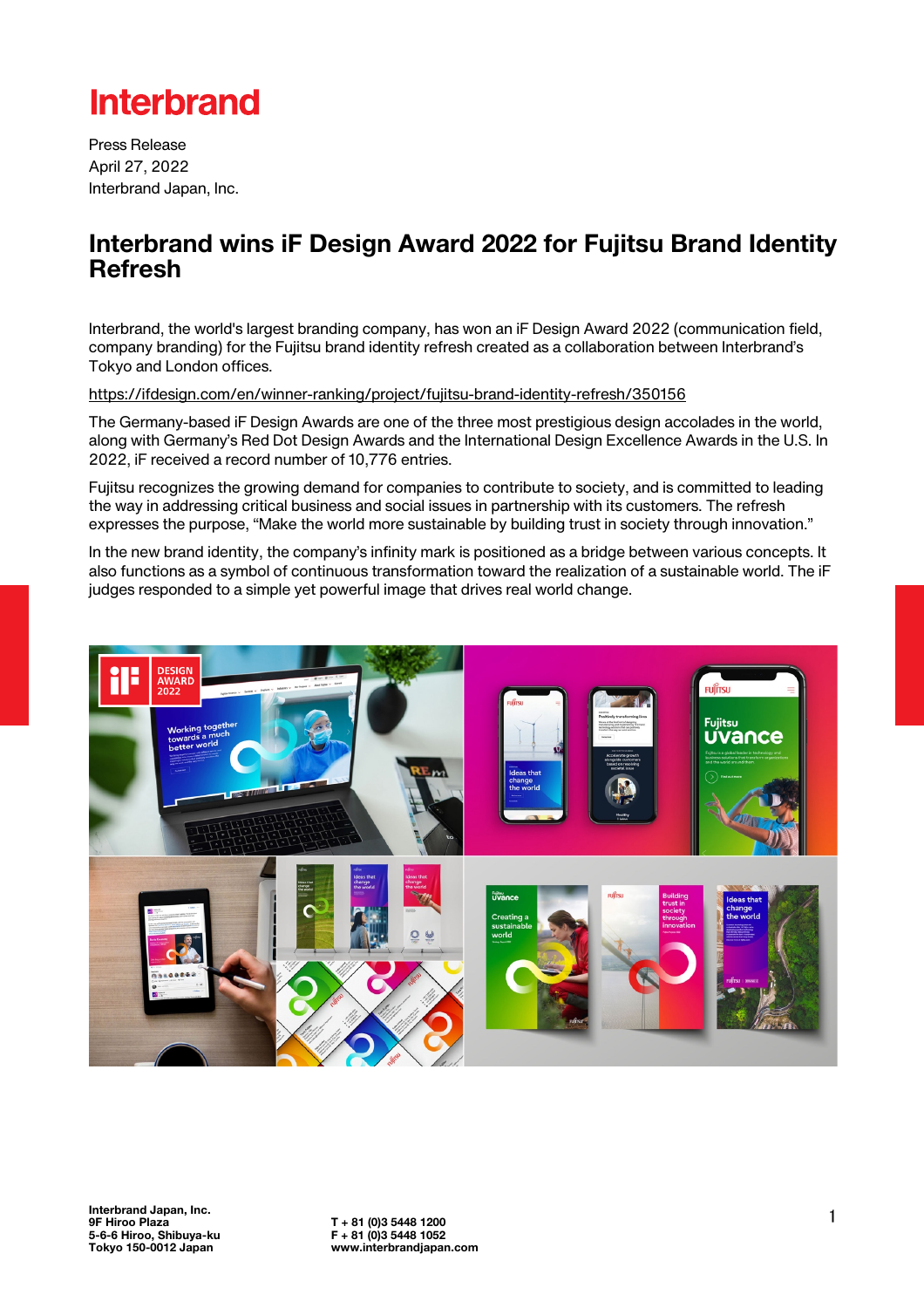## **Interbrand**

### About the iF Design Award

The iF Design Award, organized by iF International Forum Design GmbH, has been one of the world's most prestigious design awards since 1953. The iF logo is widely recognized worldwide as a seal of design excellence. The awards comprise nine categories: Product, Packaging, Communication, Interior Architecture, Professional Concept, Architecture, Service Design, User Experience (UX), and User Interface (UI), with over 10,000 entries received from 60 countries each year. The awards are judged by more than 130 renowned design and architecture professionals from 20 countries on the criteria of Idea, Form, Function, Differentiation, and Impact. The winning entries will be honored at a ceremony attended by over 2,000 participants from more than 40 countries, and exhibited at the iF design exhibition in Berlin.

<https://ifdesign.com/en/>

#### About Interbrand

Interbrand is the world's leading brand consultancy, established in London in 1974. For more than forty years, Interbrand has helped clients drive growth for both their brands and their business through a combination of strategy, creativity, and technology.

In this era of an unprecedented abundance of choices and rapid innovation despite increasing social uncertainty, customer expectations and values are changing faster than businesses are. At Interbrand, we believe it is crucial to explore the truth hidden behind these ever-changing human insights, understand customer thoughts and expectations as quickly as possible, make the decision to provide an experience that exceeds those expectations, and take action. We call this decisiveness and action Iconic Moves™.

At Interbrand, our strategic team, which employs cutting-edge analyses measures such as Brand Valuation™, recognized by ISO as the world's first global standard for measuring the monetary value of brands, has come together with our award-winning creative team to work on projects where we handle everything in-house, from analysis to strategy building, creative development, internal and external engagement, and support for incorporating the brand into management indicators to create innovation throughout the organization.

#### **About Interbrand Japan**

Interbrand Japan was established in 1983, the third office in Interbrand's global network, following London and New York. Together with C Space (headquartered in Boston and London, Japanese office in Shibuya, Tokyo), a customer agency that has developed globally to help companies incorporate the customer's perspectives into their business through online community management and co-creation workshops with customers, we provide total branding services for a variety of organizations including Japanese enterprises, international companies, governments, and public agencies.

Please visit <https://www.interbrandjapan.com>to learn more.